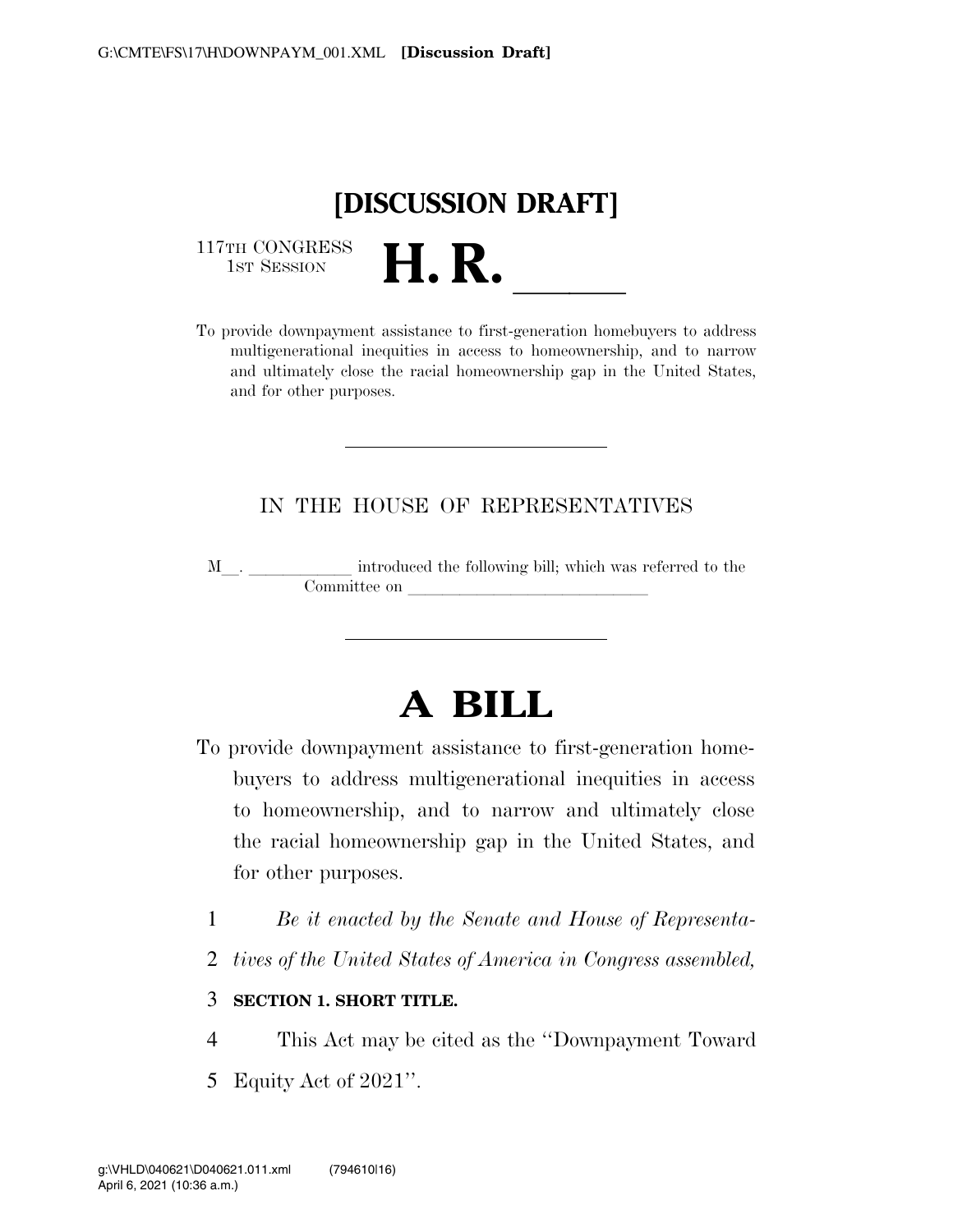$\mathfrak{D}$ 

## **SEC. 2. DOWNPAYMENT PROGRAM.**

 (a) ESTABLISHMENT.—The Secretary of Housing and Urban Development shall carry out a program under this Act to provide grants to States to provide financial assistance as provided in this Act to first-generation home- buyers in connection with downpayments made to acquire owner-occupied primary residences.

 (b) FORMULA.—Amounts made available to carry out this Act shall be allocated among States in accordance with a formula established by the Secretary, which shall take into consideration population size, median area home prices, and racial disparities in homeownership rates.

 (c) ASSISTANCE.—Amounts from a grant under this Act shall be used only to provide assistance —

(1) on behalf of a qualified homebuyer; and

 (2) for costs in connection with the acquisition, involving an eligible mortgage loan, of an eligible home, including downpayment costs, closing costs, and costs to reduce the rates of interest on eligible mortgage loans.

21 (d) AMOUNT.—The amount of assistance provided on behalf of a qualified homebuyer with grant amounts under this Act may not exceed \$20,000, or \$25,000 in the case of a qualified homebuyer who is a socially and economi-cally disadvantaged individual.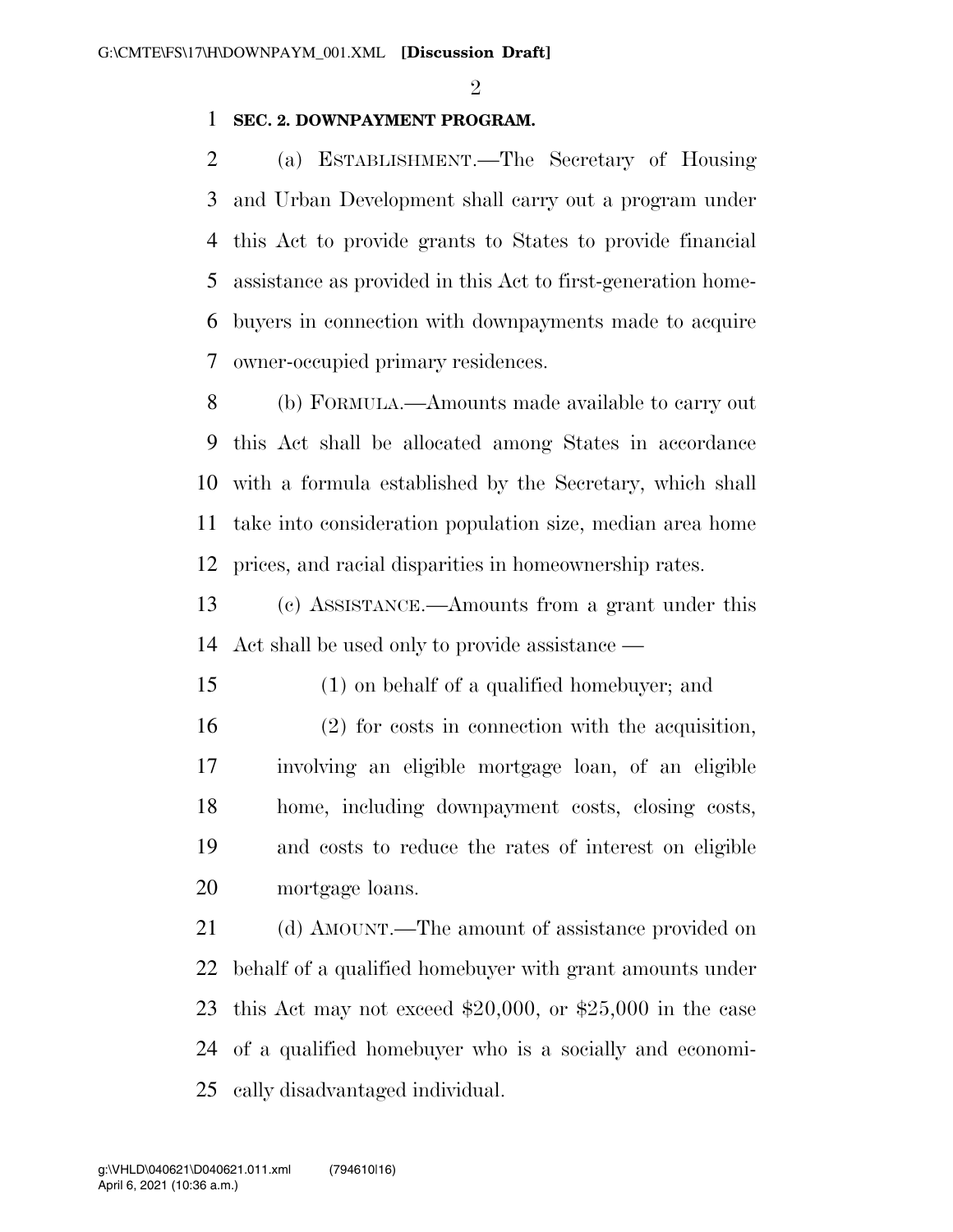(e) LAYERING OF ASSISTANCE.—Assistance from grant amounts under this Act may be provided on behalf of a qualified homebuyer who is receiving assistance from other sources, including other State, Federal, local, pri- vate, public, and nonprofit sources, for acquisition of an eligible home.

(f) ADMINISTRATION.—

 (1) IN GENERAL.—The Secretary shall require that each State receiving grant amounts under this Act administer the program to provide assistance with such amounts through the State housing fi- nance agency for the State or such other housing agency of the State as the Secretary considers ap- propriate, except that any such agency may, at the option of the agency, contract with a nonprofit enti- ty, including a community development financial in- stitution, minority depository institution, housing counseling agency, or community development credit union, to administer such assistance.

20 (2) AFFIRMATIVELY FURTHERING FAIR HOUS- ING.—For a State to be eligible to for a grant under this section, the State housing finance agency or the nonprofit entity administering such grant funds shall have an adopted a plan to affirmatively fur-thering fair housing that complies, as determined by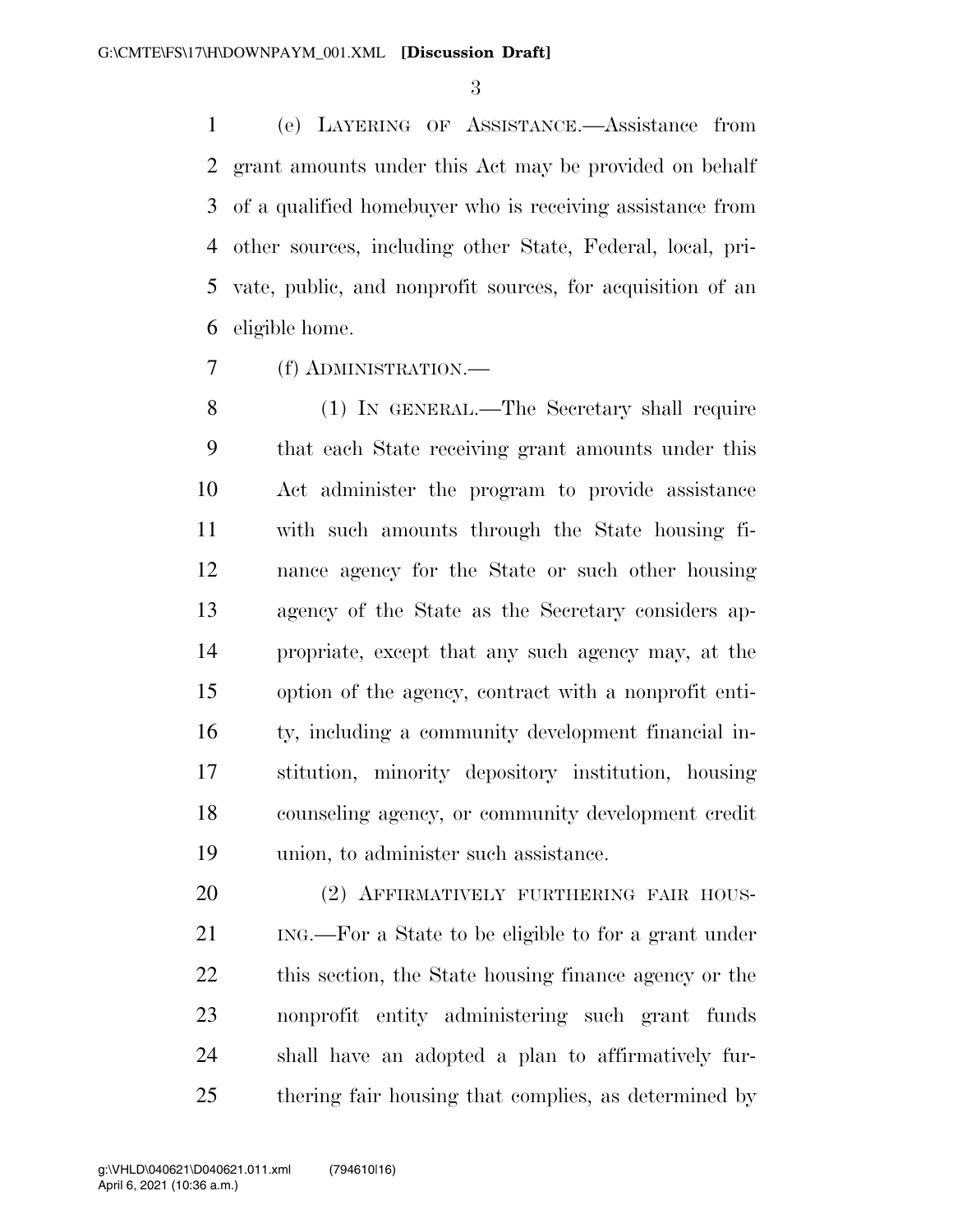the Secretary, with the final rule of the Secretary entitled ''Affirmatively Furthering Fair Housing'', as published on July 16, 2015 (80 Fed. Reg. 42272).

 (3) PROHIBITION OF PRIORITY.—In selecting qualified homebuyers for assistance with grant amounts under this Act, a State may not provide any priority or preference for homebuyers who are acquiring eligible homes with a mortgage loan made, insured, guaranteed, or otherwise assisted by the State housing finance agency for the State or any other housing agency of the State.

 (g) REALLOCATION.—The Secretary shall reallocate any grant funds under this Act allocated for a State for a fiscal year that remain unused at the end of such fiscal year among other States that demonstrate to the Sec- retary the capacity to expend such amounts and that are satisfactorily meeting the goals of the program under this Act, as determined by the Secretary.

## **SEC. 3. QUALIFIED HOMEBUYERS.**

 Assistance from grant amounts under this Act may be provided only on behalf of a homebuyer who meets all of the following requirements:

 (1) INCOME.—The homebuyer has an income that does not exceed—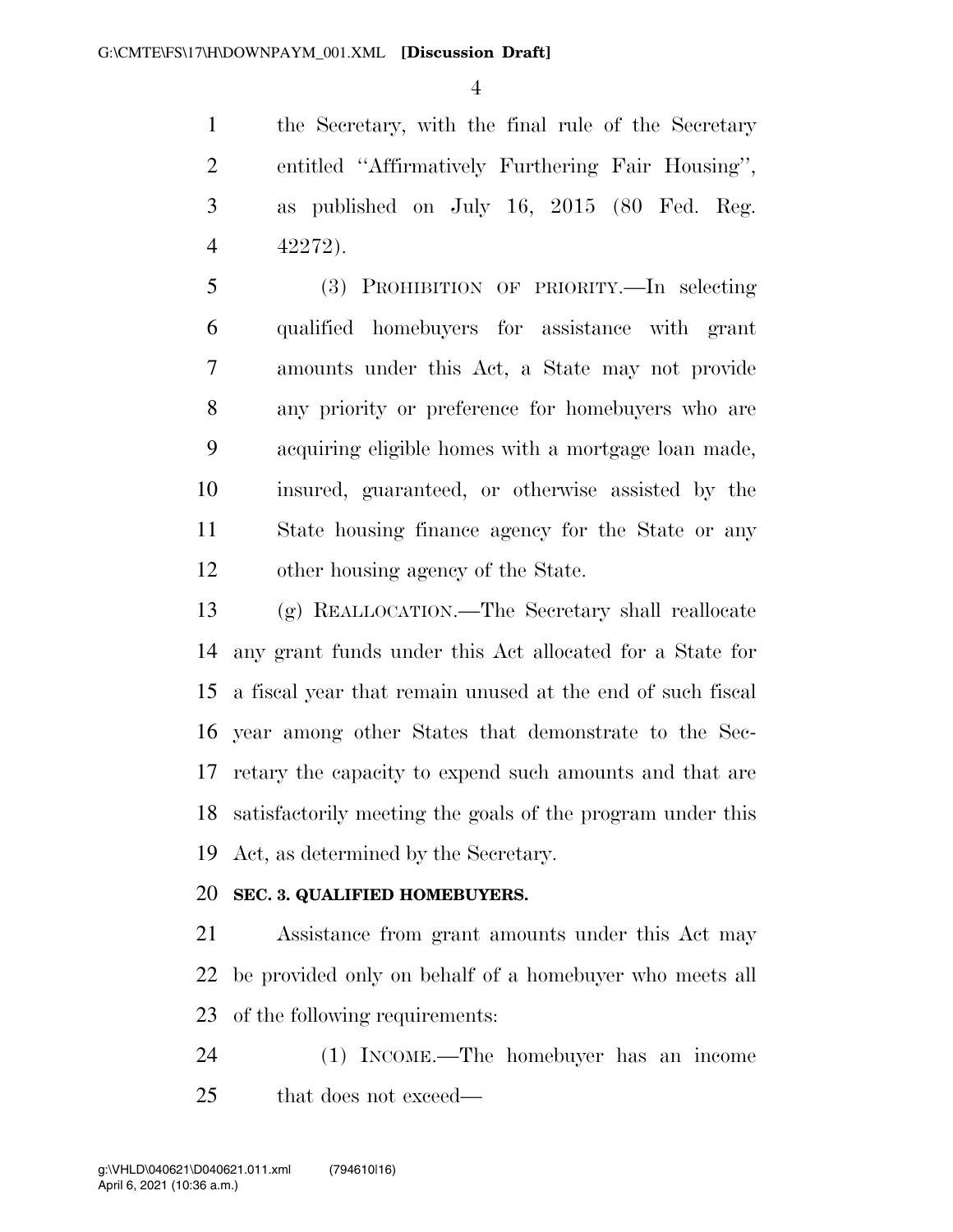(A) 120 percent of median income for the area (as determined by the Secretary) within which— (i) the eligible home to be acquired using such assistance is located; or (ii) the place of residence of the home- buyer is located; or (B) in the case of a homebuyer acquiring an eligible home that is located in a high-cost area. as determined by the Secretary, 180 per- cent of the median income for the area within which the eligible home to be acquired using such assistance is located; and (2) FIRST-TIME HOMEBUYER.—The homebuyer has not, during the 3-year period ending upon acqui-16 sition of the eligible home to be acquired using such assistance, had any present ownership interest in a

 (3) FIRST-GENERATION HOMEBUYER.—The homebuyer is—

principal residence in any State.

 (A) an individual— 22 (i) whose parents or legal guardians— 23 (I) do not own, and have not pre-viously during the prospective home-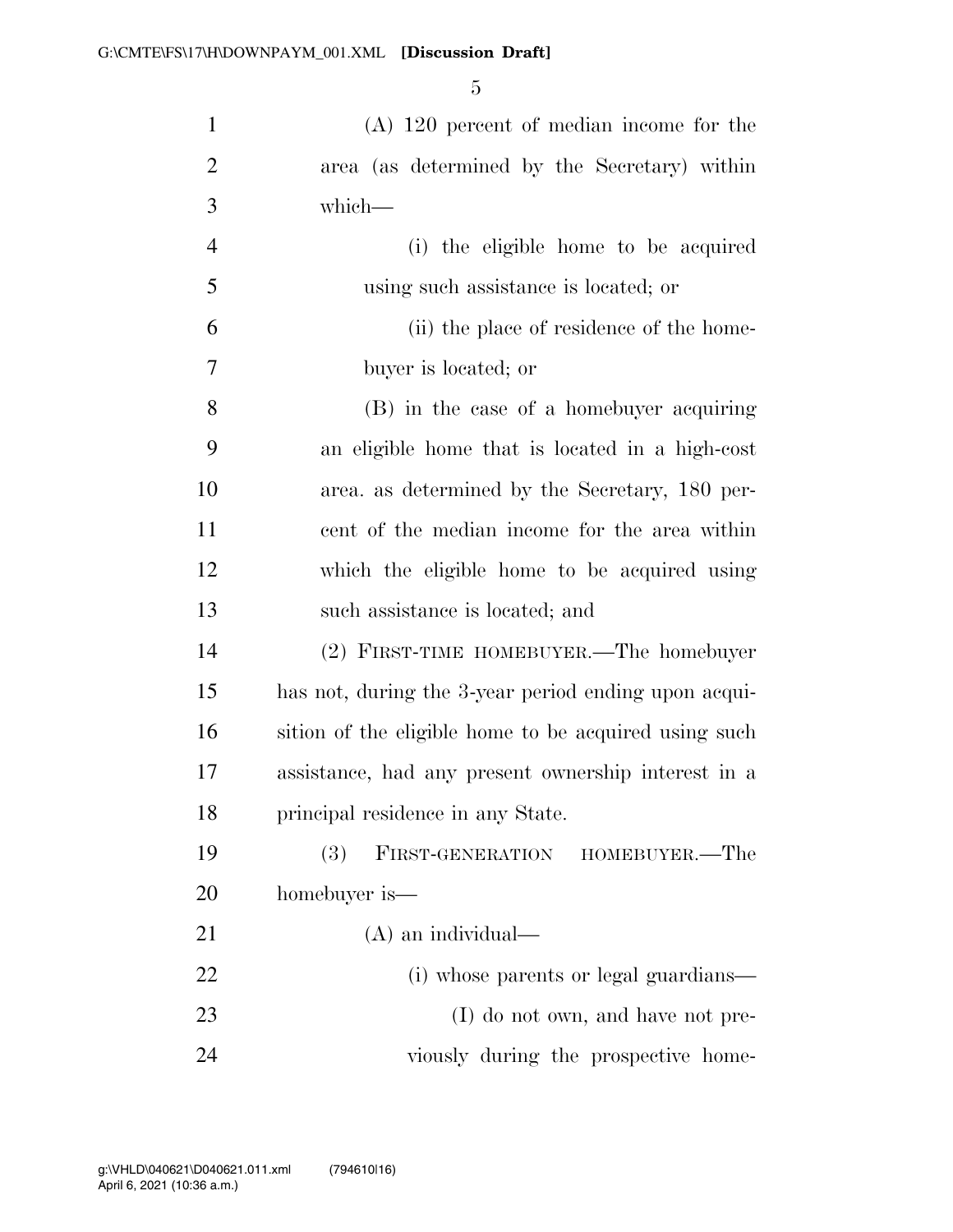| $\mathbf{1}$   | buyer's lifetime owned, a home in any         |
|----------------|-----------------------------------------------|
| $\overline{2}$ | State; or                                     |
| 3              | (II) have previously during the               |
| $\overline{4}$ | prospective homebuyer's<br>lifetime           |
| 5              | owned a home in any State, but—               |
| 6              | (aa) such home was lost due                   |
| $\overline{7}$ | foreclosure, deed-in-lieu of<br>to            |
| 8              | foreclosure, or short sale; and               |
| 9              | (bb) have not, during the 3-                  |
| 10             | year period ending upon acquisi-              |
| 11             | tion of the eligible home to be ac-           |
| 12             | quired using such assistance, had             |
| 13             | any present ownership interest in             |
| 14             | a principal residence in any                  |
| 15             | State; and                                    |
| 16             | (ii) whose spouse has not, during the         |
| 17             | 3-year period ending upon acquisition of      |
| 18             | the eligible home to be acquired using such   |
| 19             | assistance, had any present ownership in-     |
| 20             | terest in a principal residence in any State; |
| 21             | <b>or</b>                                     |
| 22             | (B) an individual who has at any time         |
| 23             | been placed in foster care.                   |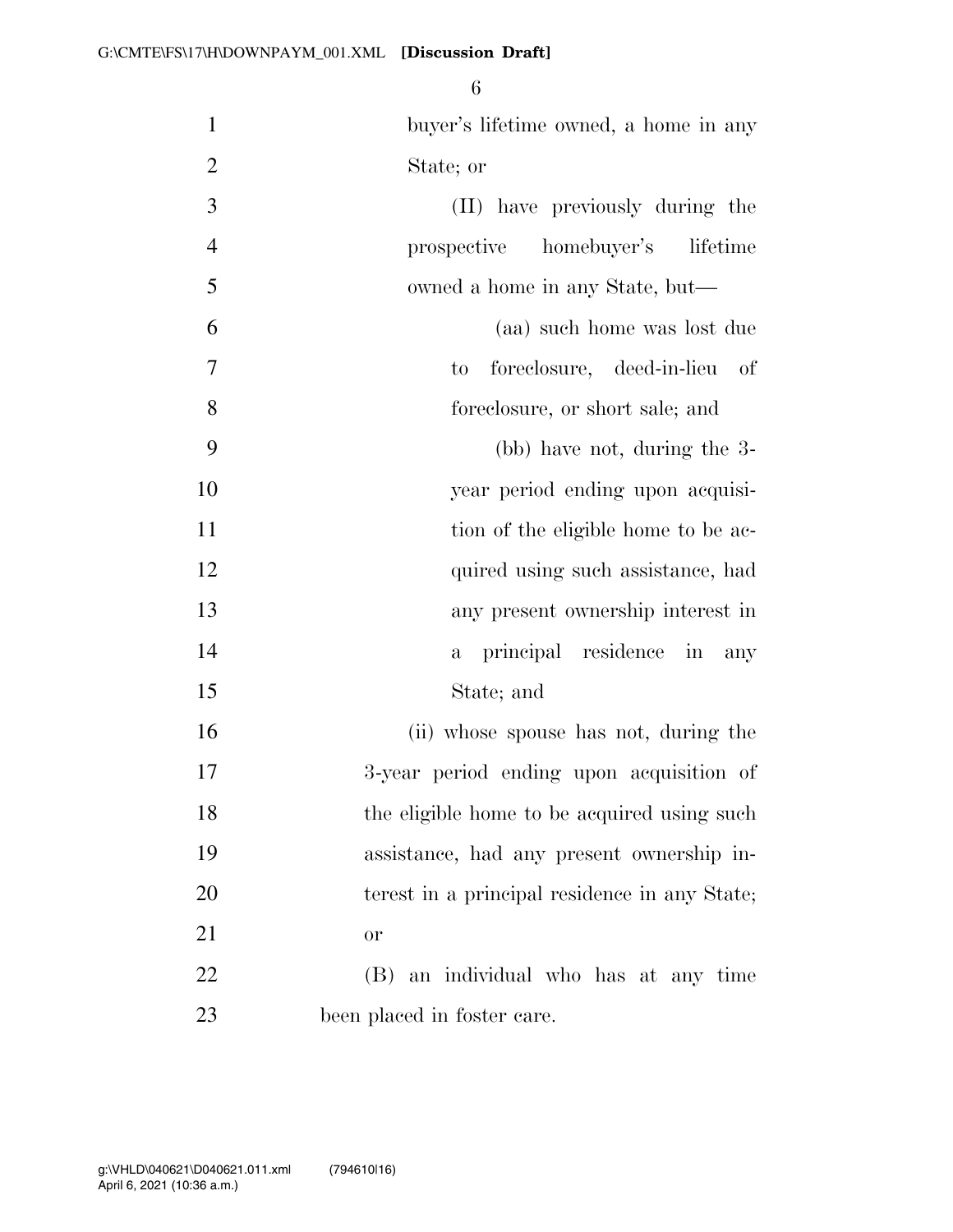### **SEC. 4. ELIGIBLE HOMES.**

 (a) IN GENERAL.—Assistance from grant amounts under this Act may be provided only in connection with the acquisition by a qualified homebuyer of a residential property that—

(1) consists of 1 to 4 dwelling units; and

 (2) will be occupied by the qualified homebuyer, in accordance with such assurances and commit- ments as the Secretary shall require, as the primary residence of the homebuyer, subject to subsection (b).

12 (b) REPAYMENT OF ASSISTANCE.—

 (1) REQUIREMENT.—The Secretary shall re-14 quire that, if a homebuyer on behalf of whom assist- ance is provided from grant amounts under this Act ceases to occupy the property acquired using such assistance as the primary residence of the home-buyer, the homebuyer shall repay to the Secretary—

 (A) 100 percent of the amount of such as- sistance, if such failure to occupy commences before the expiration of the 12-month period be-22 ginning on the date of acquisition;

23 (B) 80 percent of the amount of such as- sistance, if such failure to occupy commences after the expiration of the 12-month period be-ginning on such date of acquisition but before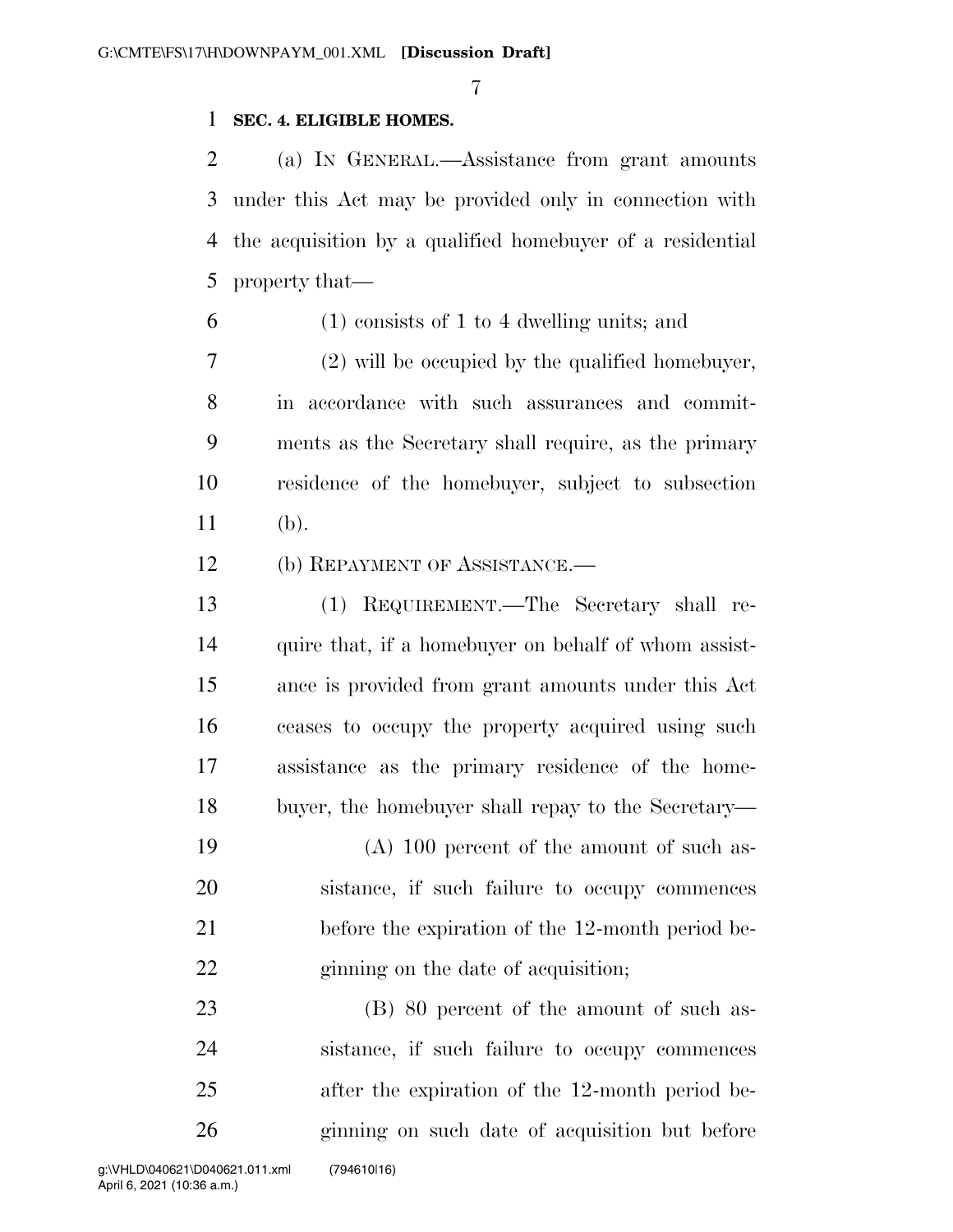1 the expiration of the 24-month period beginning on such date of acquisition;

 (C) 60 percent of the amount of such as- sistance, if such failure to occupy commences after the expiration of the 24-month period be- ginning on such date of acquisition but before the expiration of the 36-month period beginning on such date of acquisition;

 (D) 40 percent of the amount of such as- sistance, if such failure to occupy commences after the expiration of the 36-month period be- ginning on such date of acquisition but before the expiration of the 48-month period beginning on such date of acquisition; and

 (E) 20 percent of the amount of such as- sistance, if such failure to occupy commences after the expiration of the 48-month period be- ginning on such date of acquisition but before the expiration of the 60-month period beginning on such date of acquisition.

 (2) LIMITATION.—Notwithstanding paragraph (1), if a homebuyer on behalf of whom assistance is provided from grant amounts under this Act sells the property acquired with such assistance before the expiration of the 60-month period beginning on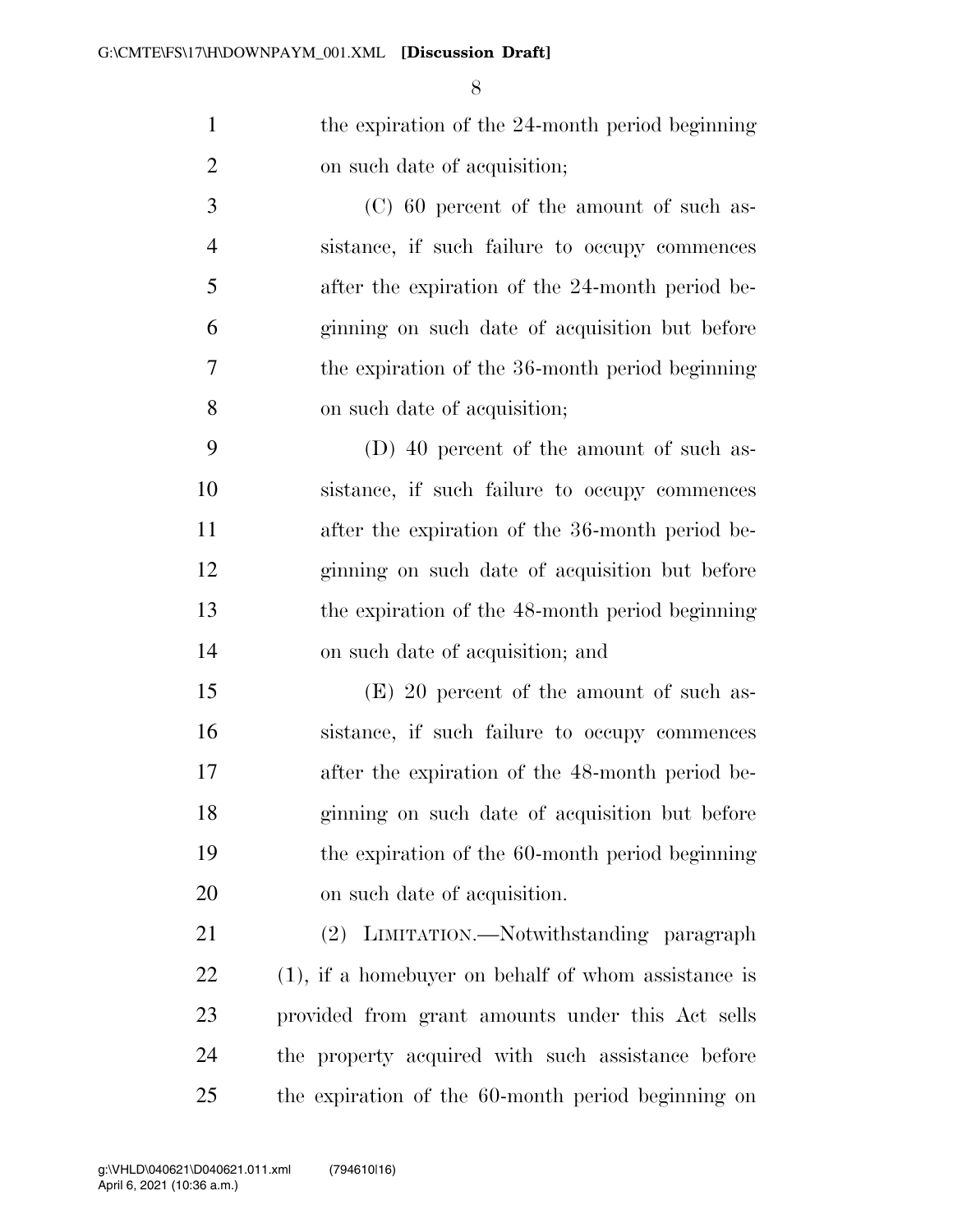such date of acquisition and the proceeds from such sale are less than the amount the homebuyer is re- quired to repay the Secretary under paragraph (1), the homebuyer shall not be liable to the Secretary for repayment of the amount of such shortage.

 (c) LAND TRUSTS AND SHARED EQUITY PRO- GRAMS.—Assistance from grant amounts under this Act may be provided in connection with an eligible home made available through a community land trust or shared equity homeownership program.

### **SEC. 5. ELIGIBLE MORTGAGE LOANS.**

 Assistance from grant amounts under this Act may be provided only in connection with the acquisition of a eligible home involving a residential mortgage loan that—

 (1) meets the underwriting requirements and dollar amount limitations for acquisition by the Fed- eral National Mortgage Association or the Federal Home Loan Mortgage Corporation;

 (2) is made, insured, or guaranteed under title 20 II of the National Housing Act (12 U.S.C. 1707 et seq.) or title V of the Housing Act of 1949 (42 U.S.C. 1471 et seq.); or

 (3) is a qualified mortgage, as such term is de-24 fined in section  $129C(b)(2)$  of the Truth in Lending Act (15 U.S.C. 1639c(b)(2)).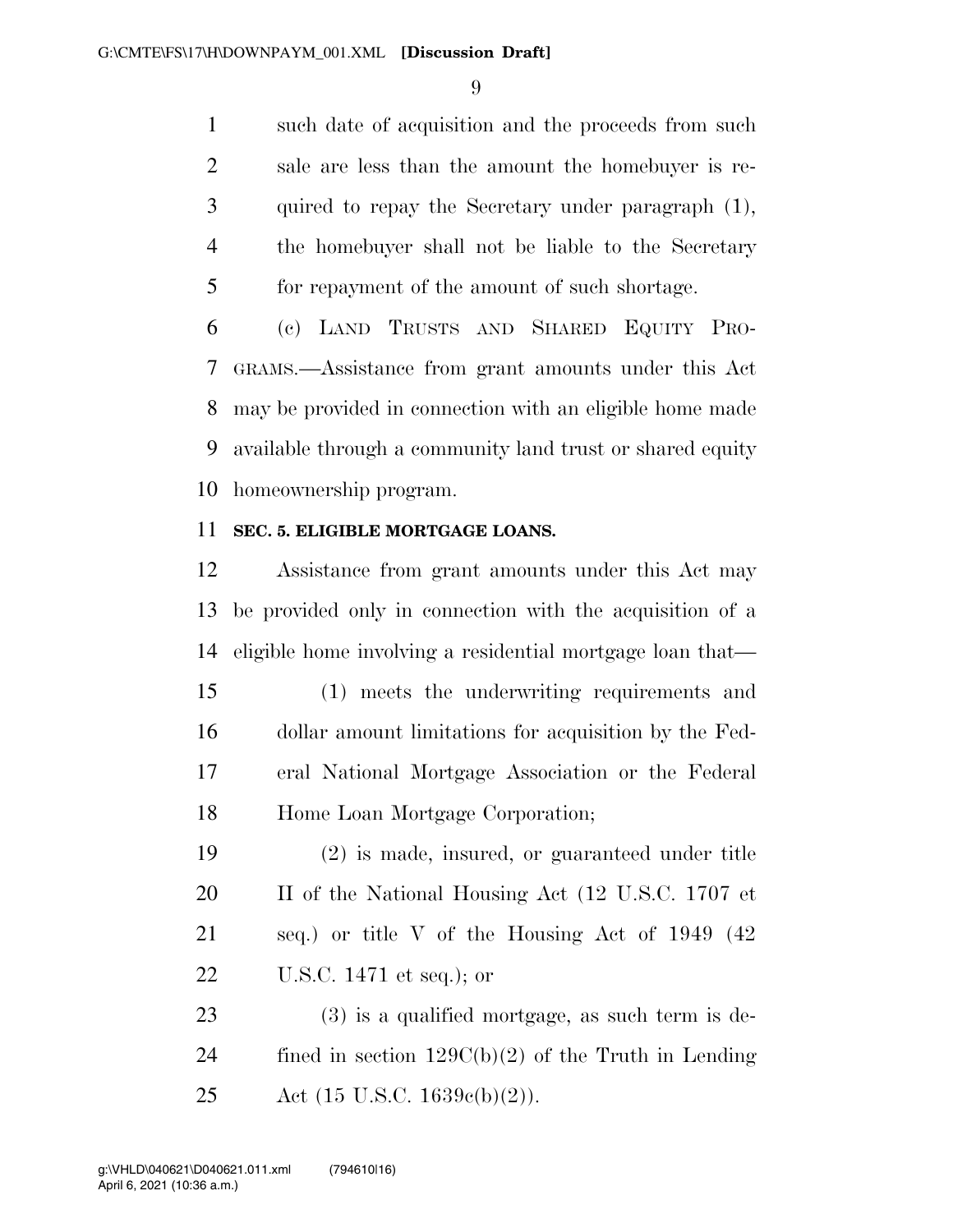#### **SEC. 6. HOUSING COUNSELING REQUIREMENT.**

 (a) IN GENERAL.—Except as provided pursuant to subsection (b), assistance with grant amounts under this Act may not be provided on behalf of qualified homebuyer unless such homebuyer has completed a program of coun- seling with respect to the responsibilities and financial management involved in homeownership, as the Secretary shall require, provided through a counseling agency ap-proved by the Secretary.

 (b) EXCEPTION.—The Secretary shall provide that States may waive the requirement under subsection (a) for qualified homebuyers who are highly qualified with re- spect to undertaking homeownership, based on clearly es- tablished underwriting criteria as the Secretary shall pro-vide.

 (c) REFERRAL UPON MORTGAGE DENIAL.—The Sec- retary shall require that any qualified homebuyer who has completed a counseling program referred to in subsection (a) or for whom such requirement is waived pursuant to subsection (b), who receives a commitment for assistance with grant amounts under this Act, and who applies for an eligible mortgage loan for acquisition of an eligible home and is denied such mortgage loan shall be referred to a counseling agency described in subsection (a) for counseling relating to such denial.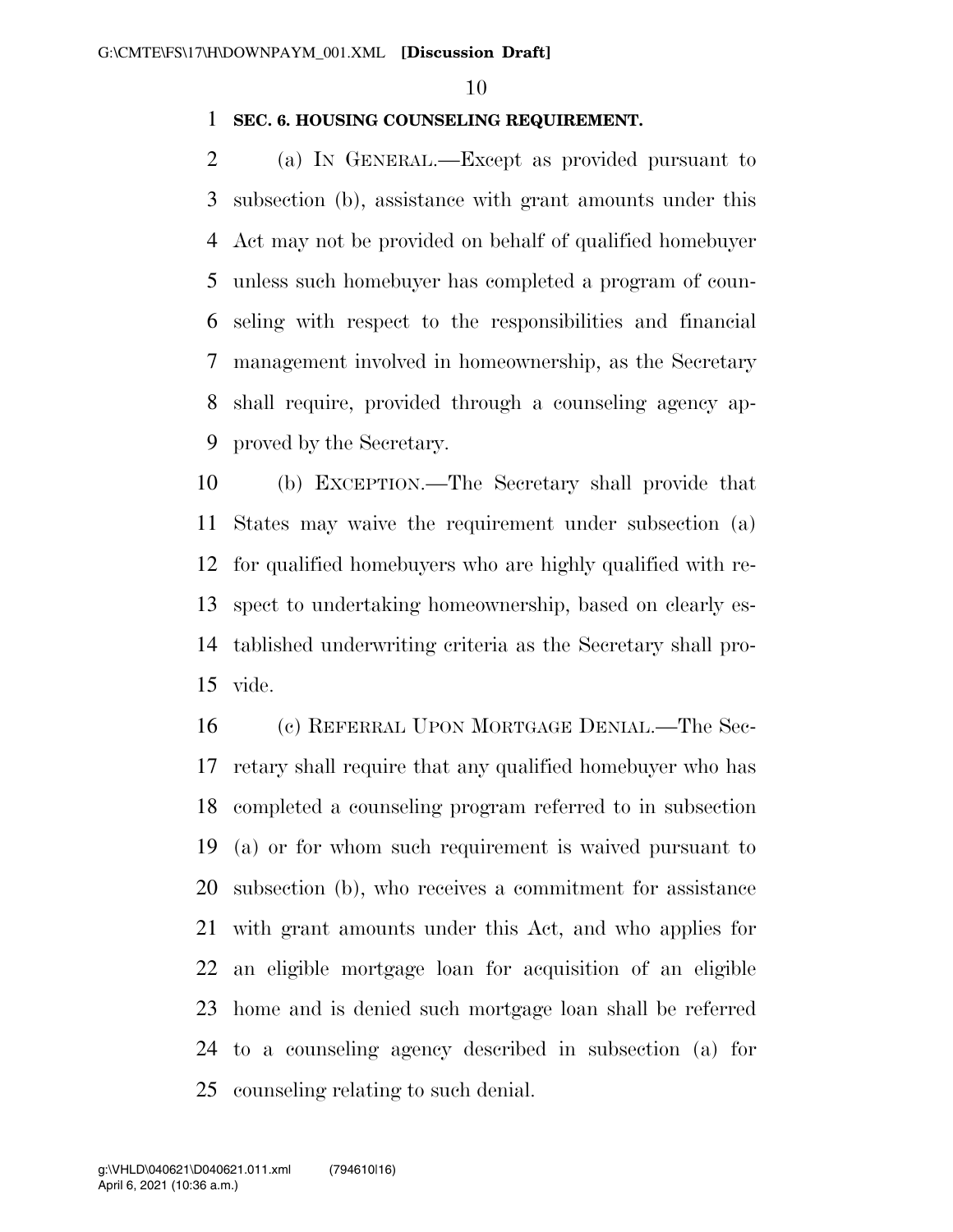(d) FUNDING.—Of any amounts appropriated to carry out this Act, the Secretary shall use not less than 5 percent for costs of providing counseling referred to in subsection (a).

#### **SEC. 7. ADMINISTRATIVE COSTS.**

 Of any grant amounts under this Act received by a State, the State may use not more than 5 percent for ad- ministrative costs of and training for carrying out the pro- gram of the State to provide assistance with such grant amounts.

#### **SEC. 8. REPORTS.**

 (1) IN GENERAL.—For each fiscal year during which the Secretary makes grants under this Act, the Secretary shall submit a report to the Congress that shall include—

 (A) demographic information regarding ap- plicants for assistance provided pursuant to this Act, including race, ethnicity, and gender;

 (B) information regarding the types of as- sistance provided, including downpayment as- sistance, assistance with closing costs, and as- sistance to reduce mortgage loan interest rates; (C) information regarding properties ac-quired using such assistance, including location,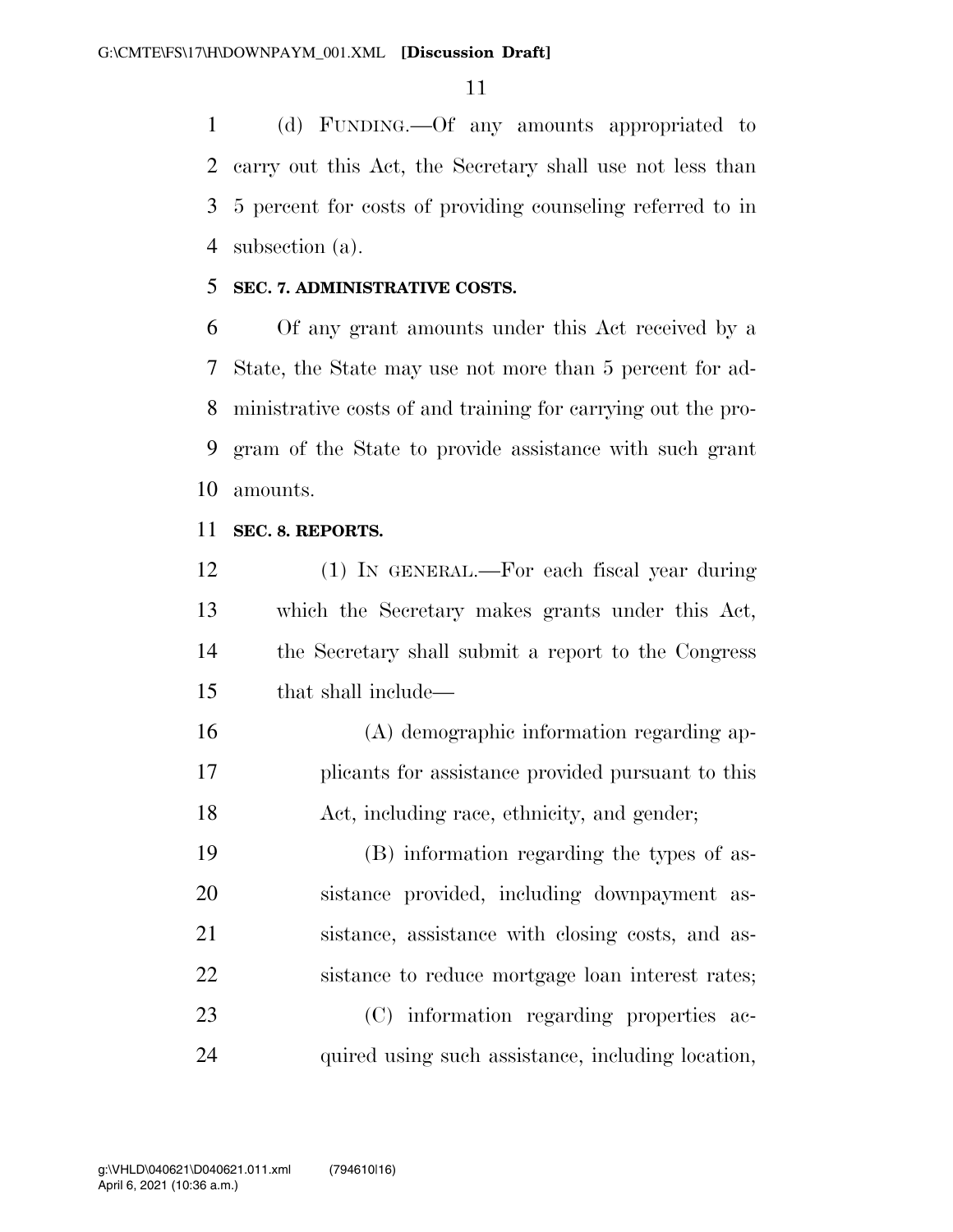property value, property type, and first mort-gage type and investor.

 (2) CAPACITY BUILDING.—Of any amounts ap- propriated to carry out this Act, the Secretary shall use not more than 1 percent to assist States to de- velop capacity to meet the requirements under para-graph (1).

#### **SEC. 9. COMPELLING INTEREST STUDY.**

 The Secretary and the Attorney General shall con- duct a study to demonstrate that there is a compelling interest to grant funds for downpayment assistance to so- cially and economically disadvantaged individuals, as such term is defined in section 10. The Secretary shall provide States provided grant amounts under this Act an oppor- tunity to modify their programs for assistance under this Act according to the findings of such study.

## **SEC. 10. DEFINITIONS.**

 For purposes of this Act, the following definitions shall apply:

 (1) COMMUNITY LAND TRUST.—The term ''community land trust' '' means a nonprofit organi- zation or State or local governments or instrumen-talities that—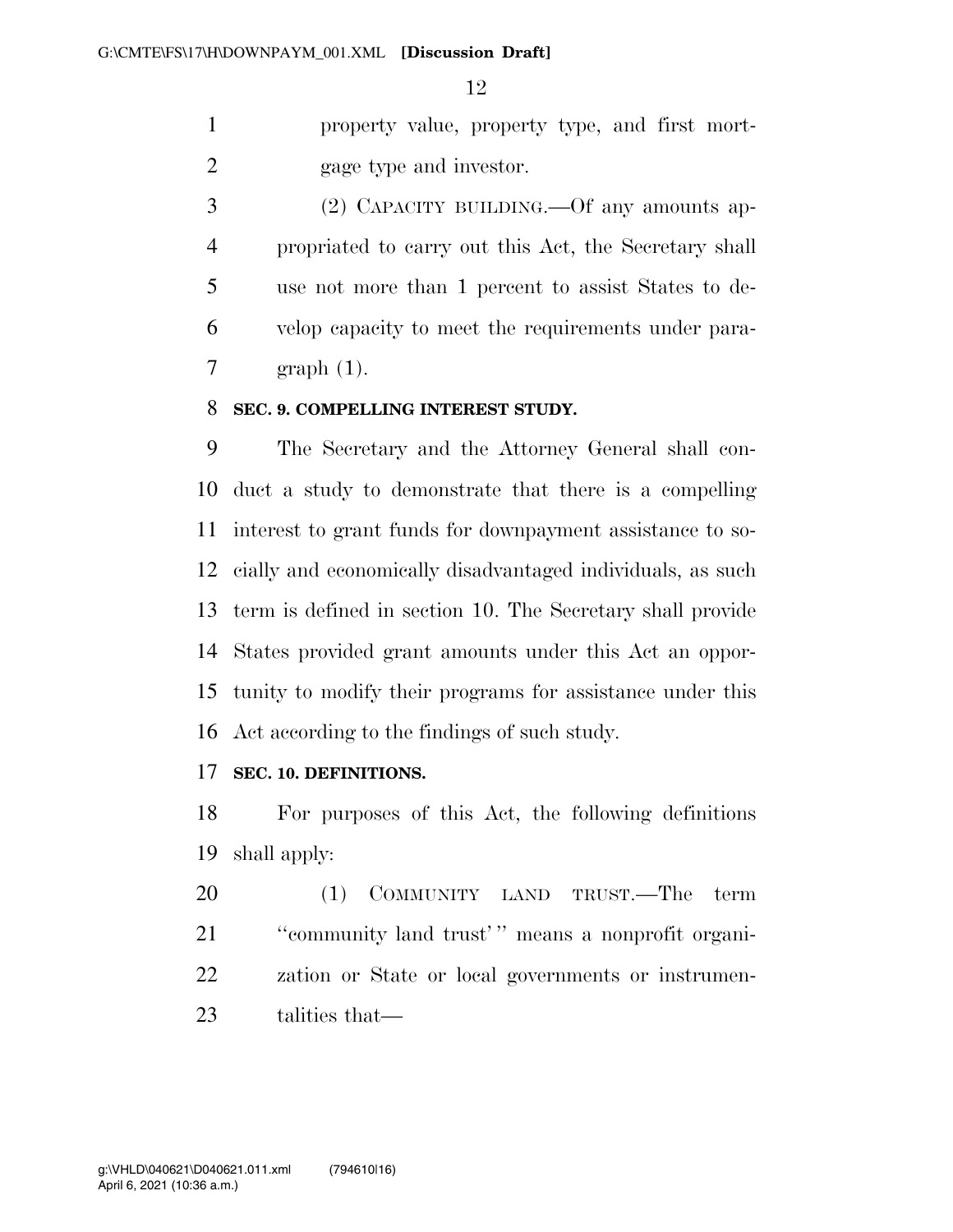| $\mathbf{1}$   | (A) use a ground lease or deed covenant              |
|----------------|------------------------------------------------------|
| $\overline{2}$ | with an affordability period of at least 30 years    |
| 3              | or more to-                                          |
| $\overline{4}$ | (i) make homeownership units afford-                 |
| 5              | able to households; and                              |
| 6              | (ii) stipulate a preemptive option to                |
| 7              | the affordable homeownership<br>purchase             |
| 8              | units so that the affordability of the units         |
| 9              | is preserved for successive income-eligible          |
| 10             | households; and                                      |
| 11             | (B) monitor properties to ensure afford-             |
| 12             | ability is preserved.                                |
| 13             | ELIGIBLE HOME.—The term "eligible<br>(2)             |
| 14             | home" means a residential dwelling, including a unit |
| 15             | in a condominium or cooperative project or a manu-   |
| 16             | factured housing unit, that meets the requirements   |
| 17             | of section 4.                                        |
| 18             | (3) ELIGIBLE MORTGAGE LOAN.—The term "el-            |
| 19             | igible mortgage loan" means a residential mortgage   |
| 20             | loan that meets the requirements of section 5.       |
| 21             | QUALIFIED<br>HOMEBUYER.-The<br>(4)<br>term           |
| 22             | "qualified homebuyer" means a homebuyer who          |
| 23             | meets the requirements of section 3.                 |
| 24             | (5) SECRETARY.—The term "Secretary" means            |
| 25             | the Secretary of Housing and Urban Development.      |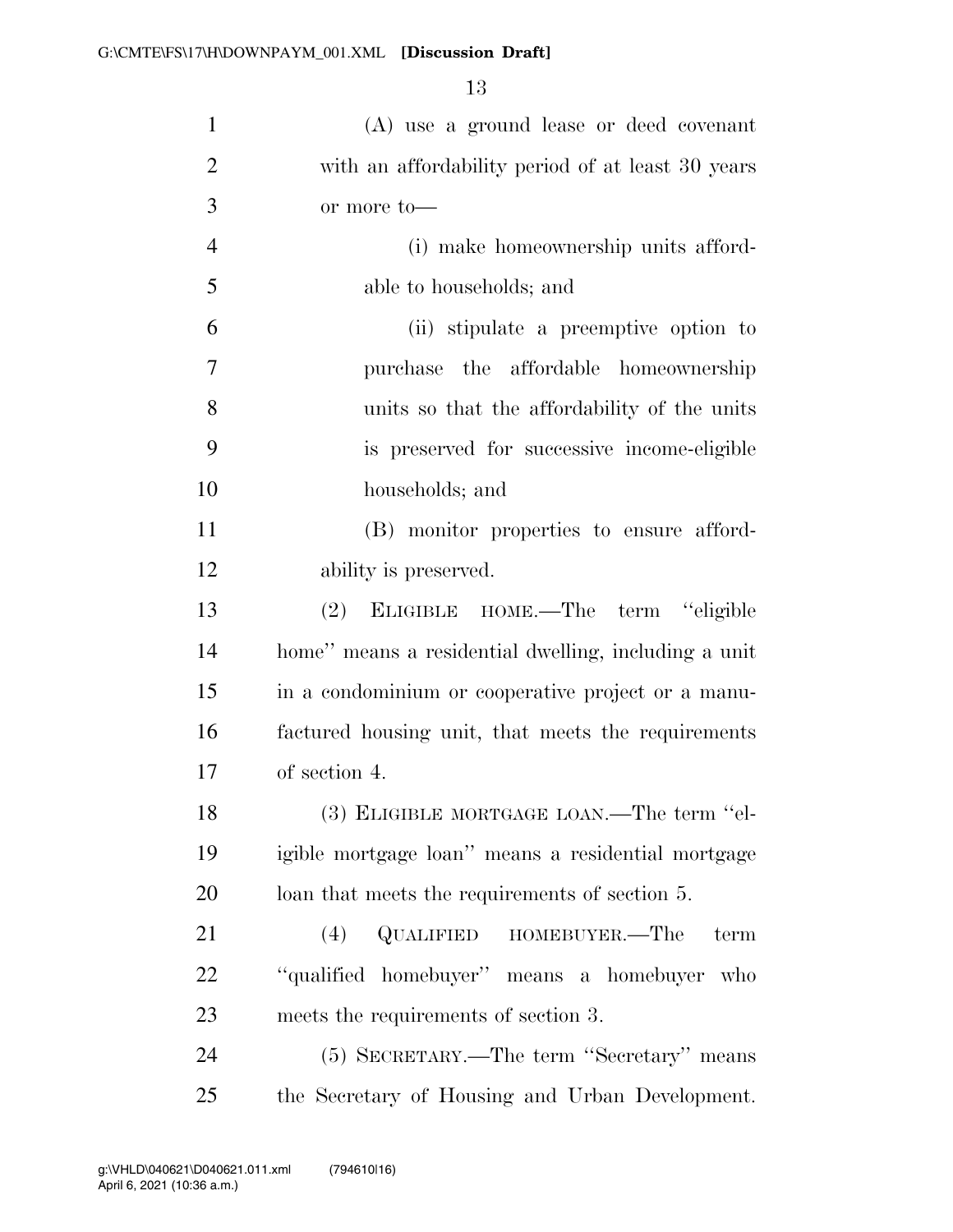| $\mathbf{1}$   | (6) SHARED EQUITY HOMEOWNERSHIP PRO-              |
|----------------|---------------------------------------------------|
| $\overline{2}$ | GRAM.-                                            |
| 3              | (A) IN GENERAL.—The term "shared eq-              |
| $\overline{4}$ | uity homeownership program" means affordable      |
| 5              | homeownership preservation through a resale       |
| 6              | restriction program administered by a commu-      |
| 7              | nity land trust, other nonprofit organization, or |
| 8              | State or local government or instrumentalities.   |
| 9              | (B)<br>AFFORDABILITY REQUIREMENTS.                |
| 10             | Any such program under subparagraph (A)           |
| 11             | shall—                                            |
| 12             | (i) provide affordable homeownership              |
| 13             | opportunities to households; and                  |
| 14             | (ii) utilize a ground lease, deed re-             |
| 15             | striction, subordinate loan, or similar legal     |
| 16             | mechanism that includes provisions ensur-         |
| 17             | ing that the program shall—                       |
| 18             | (I) maintain the homeownership                    |
| 19             | unit as affordable for subsequent very            |
| 20             | low-, low-, or moderate-income fami-              |
| 21             | lies for an affordability term of at              |
| 22             | least 30 years after recordation;                 |
| 23             | (II) apply a resale formula that                  |
| 24             | limits the homeowner's proceeds upon              |
| 25             | resale; and                                       |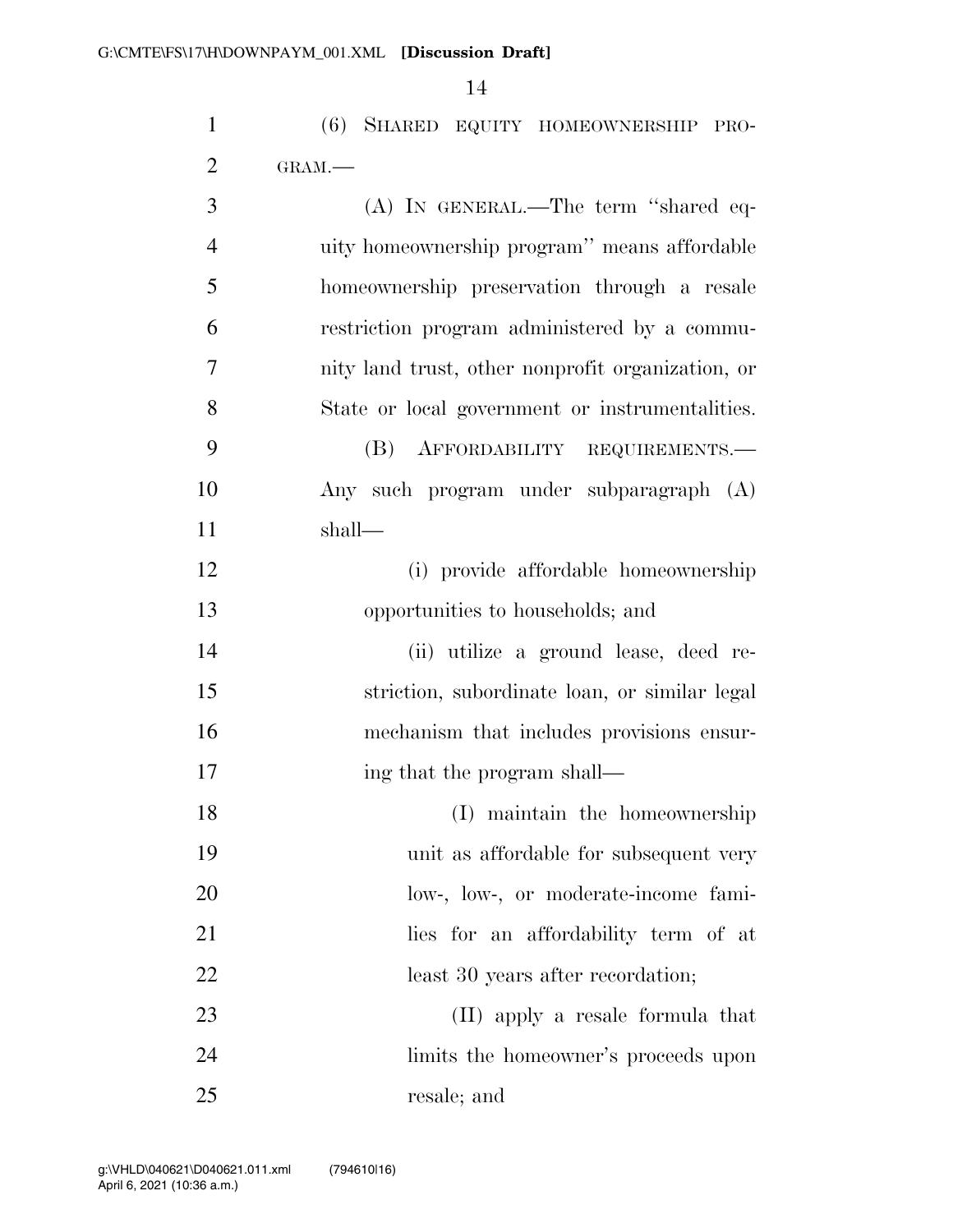| $\mathbf{1}$   | (III) provide the program admin-                   |
|----------------|----------------------------------------------------|
| $\overline{2}$ | istrator or such administrator's as-               |
| 3              | signee a preemptive option to pur-                 |
| $\overline{4}$ | chase the homeownership unit from                  |
| 5              | the homeowner at resale.                           |
| 6              | (7) SOCIALLY AND ECONOMICALLY DISADVAN-            |
| 7              | TAGED INDIVIDUAL.—The term "socially and eco-      |
| 8              | nomically disadvantaged individual" means an indi- |
| 9              | vidual who meets the following requirements:       |
| 10             | (A) SOCIAL DISADVANTAGE.—                          |
| 11             | (i) IN GENERAL.—The individual is a                |
| 12             | member of a socially disadvantaged group,          |
| 13             | which social disadvantage stems from cir-          |
| 14             | cumstances beyond their control, whose             |
| 15             | members have been subjected to racial or           |
| 16             | ethnic prejudice within United States soci-        |
| 17             | ety because of their identity as members of        |
| 18             | such group without regard to their indi-           |
| 19             | vidual qualities.                                  |
| 20             | (ii) PRESUMPTION; REBUTTAL.—An                     |
| 21             | individual identifying as Black, Hispanic,         |
| 22             | Native American, or Asian American, or             |
| 23             | any combination thereof, shall be presumed         |
| 24             | to be socially disadvantaged for purposes          |
| 25             | of clause (i). Such presumption may be re-         |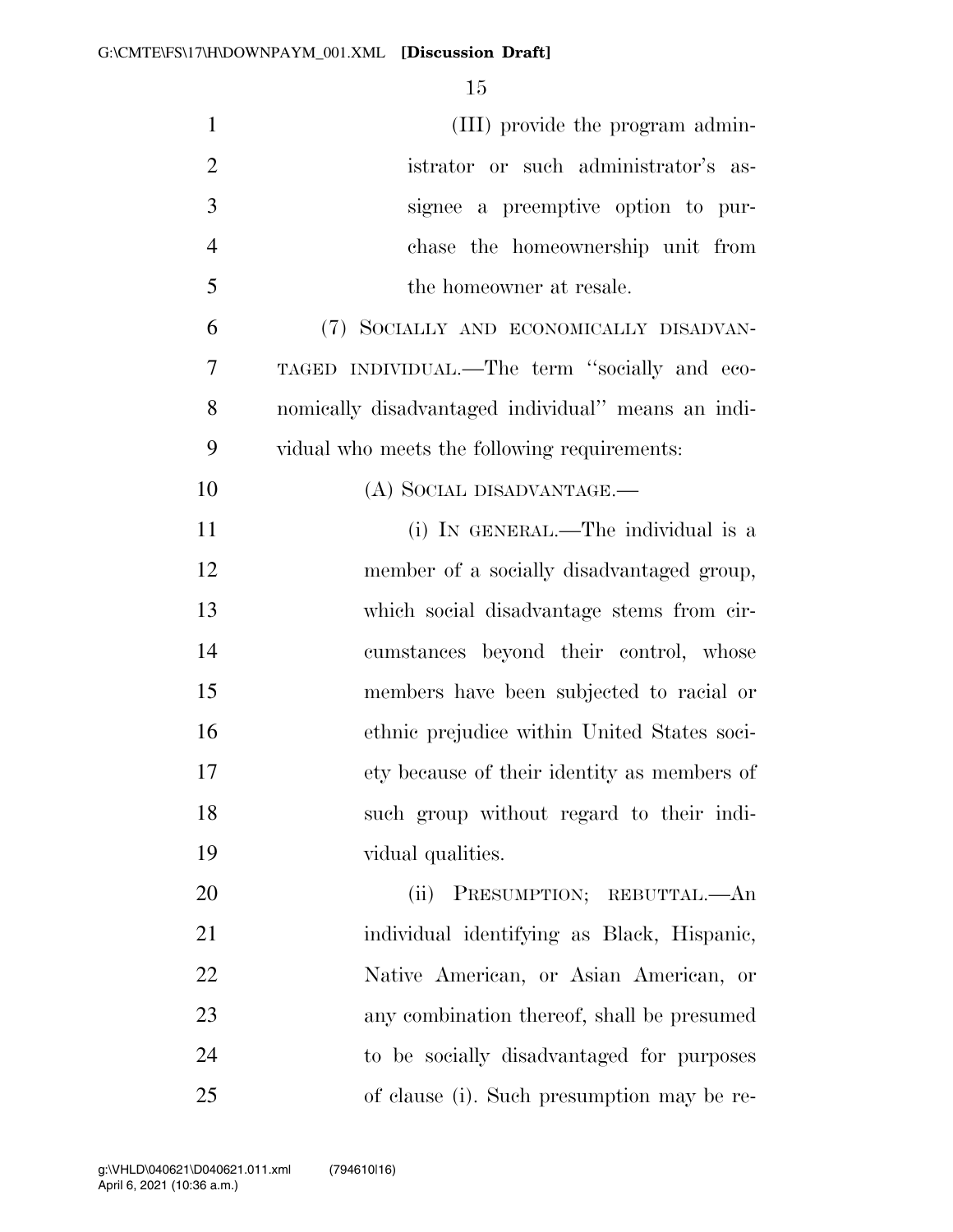| 1              | butted with credible evidence to the con-     |
|----------------|-----------------------------------------------|
| $\overline{2}$ | trary.                                        |
| 3              | (iii) BURDEN OF PROOF. An indi-               |
| $\overline{4}$ | vidual who does not identify as described     |
| 5              | in clause (ii) shall be required to establish |
| 6              | individual social disadvantage for purposes   |
| 7              | of clause (i) by a preponderance of the evi-  |
| 8              | dence.                                        |
| 9              | (B) ECONOMIC DISADVANTAGE.—The indi-          |
| 10             | vidual has an income that does not exceed—    |
| 11             | (i) 120 percent of median income for          |
| 12             | the area (as determined by the Secretary)     |
| 13             | within which-                                 |
| 14             | (I) the eligible home to be ac-               |
| 15             | quired using such assistance is lo-           |
| 16             | cated; or                                     |
| 17             | (II) the place of residence of the            |
| 18             | homebuyer is located; or                      |
| 19             | (ii) in the case of a homebuyer acquir-       |
| 20             | ing an eligible home that is located in a     |
| 21             | high-cost area, as determined by the Sec-     |
| 22             | retary, 180 percent of the median income      |
| 23             | for the area within which the eligible home   |
| 24             | to be acquired using such assistance is lo-   |
| 25             | cated.                                        |